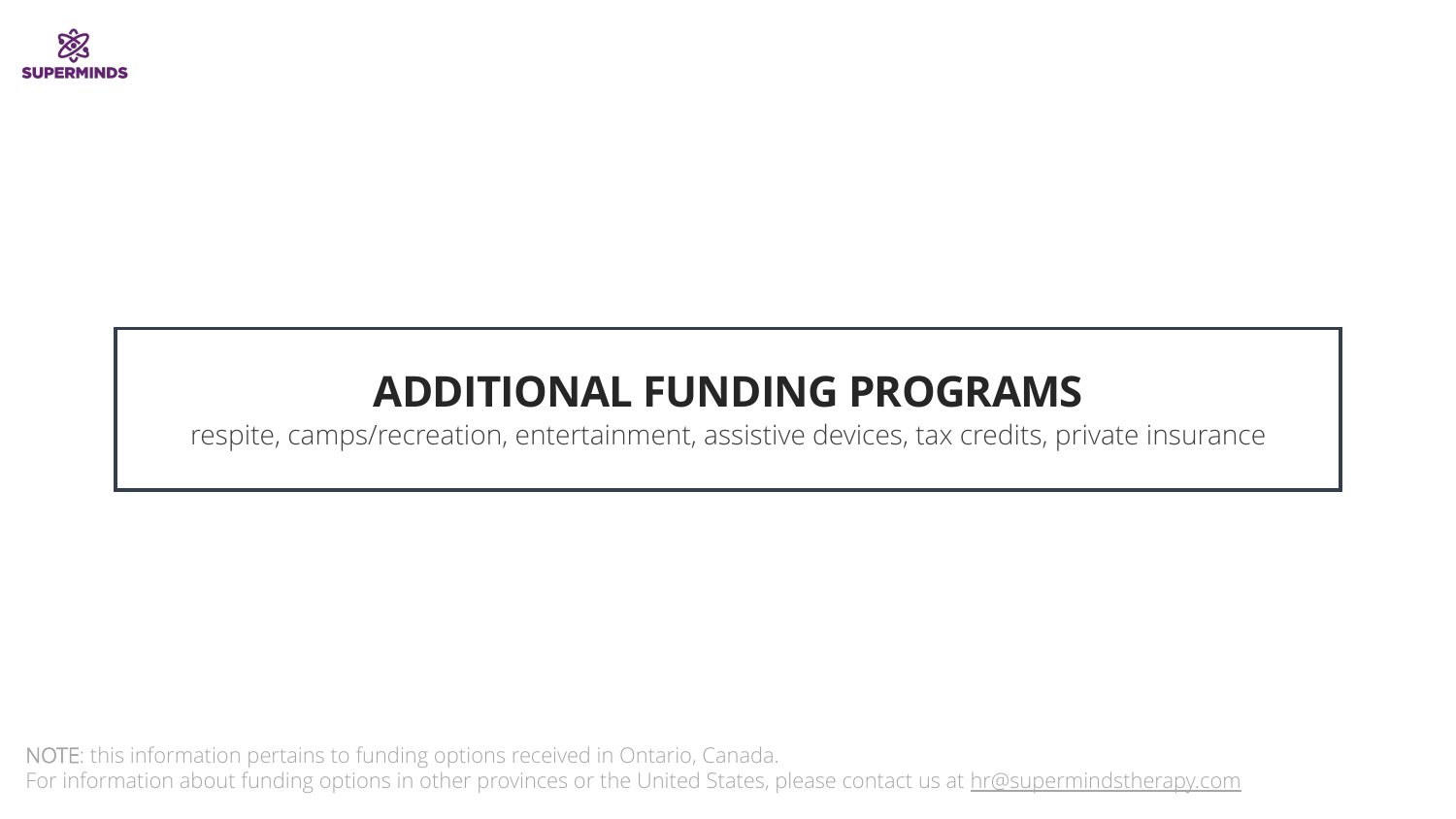

#### WAVES OF CHANGES FOR AUTISM The funds are intended to provide families that live in Vaughan, Ontario and have a child/children (13 years of age or younger) on the autism spectrum extra financial support to help pay for: • ABA/IBI • Speech and language therapy • Camps (summer or winter) • Occupational therapy • Communication devices • Support equipment \*this list is subject to change The amount a family receives depends on the cost of a specific service and the amount of funds Waves of Changes has available during a funding year. • Applications accepted June to September Apply: wavesofchanges.ca FINANCIAL SUPPORT TO PAY FOR THERAPY SERVICES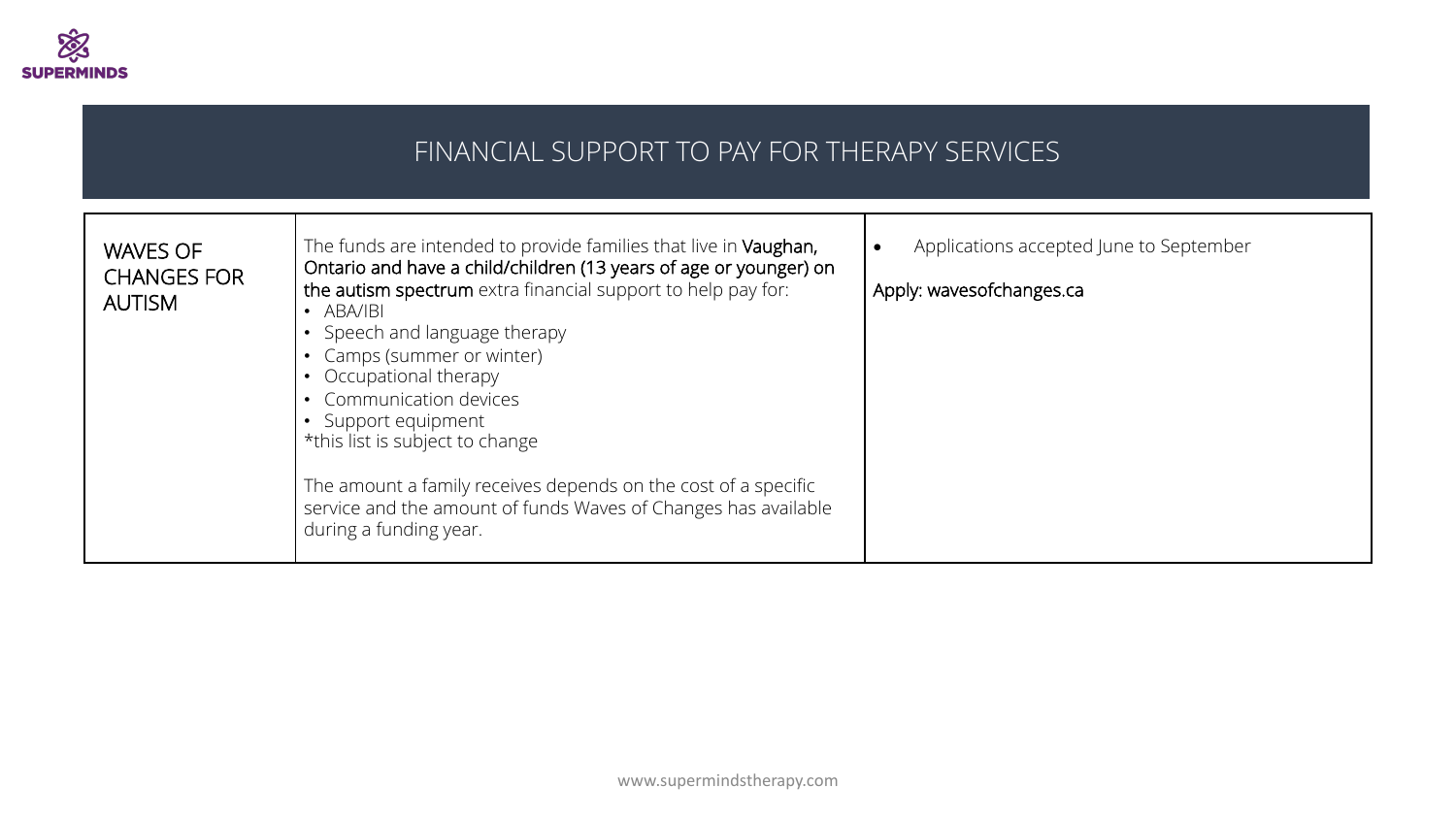

### PARENT SUPPORT (RESPITE) + CAMPS/RECREATIONAL PROGRAMS

| <b>SPECIAL SERVICES</b><br>AT HOME (SSAH)  | The funds are intended to allow children access to community<br>programs and a support worker, and to help families receive<br>training and respite support.<br>The amount a family receives depends on:<br>type and amount of services the child needs<br>other help that is available in the community<br>type of supports the family is already receiving and complexity<br>of supports the child requires<br>availability of funds                       | Medical or psychological assessment required<br>$\bullet$<br>Check the Government of Ontario website for eligible<br>$\bullet$<br>and ineligible services (e.g. it does not cover ABA or 1:1<br>support in school)<br>Apply: children.gov.on.ca |
|--------------------------------------------|--------------------------------------------------------------------------------------------------------------------------------------------------------------------------------------------------------------------------------------------------------------------------------------------------------------------------------------------------------------------------------------------------------------------------------------------------------------|-------------------------------------------------------------------------------------------------------------------------------------------------------------------------------------------------------------------------------------------------|
| <b>RESPITE CARE</b><br>(PARENT<br>SUPPORT) | Out of home respite funding:<br>7 days out of home/year of respite care (babysitting) which can be<br>provided at a location other than the family's home<br>Enhanced respite funding:<br>Provided for families with children that are medically fragile and/or<br>depend on a technological device. Families can be eligible for<br>\$3,500/year in addition to other respite services.<br>To find respite services in your area, visit respiteservices.com | Apply: children.gov.on.ca<br>Additional respite funding:<br>Provided through SSAH<br>$\bullet$<br>Provided through ACSD<br>$\bullet$<br>Available to use with the Childhood Budget & Interim-<br>$\bullet$<br>one-time-funding                  |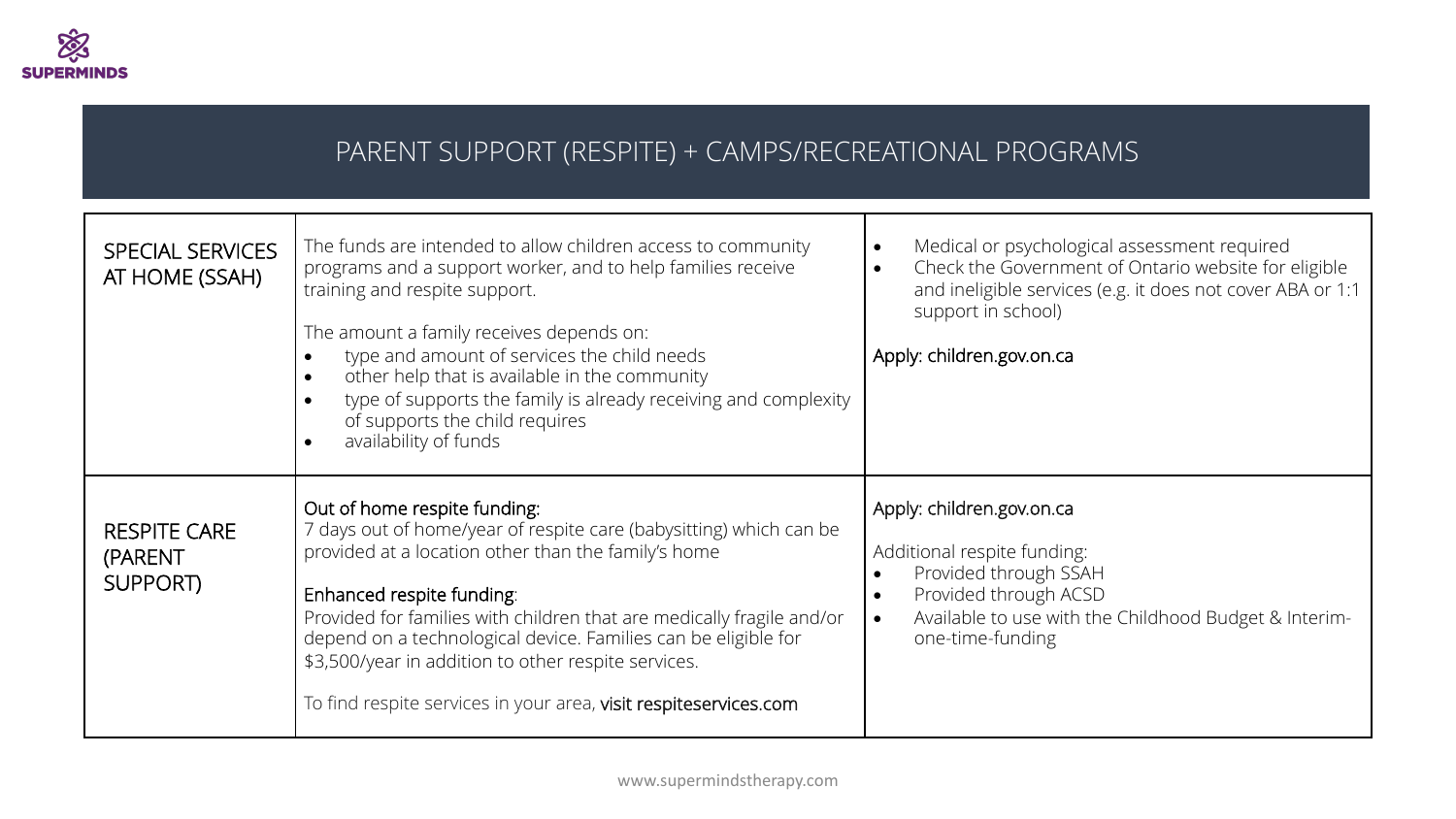

### PARENT SUPPORT (RESPITE) + CAMPS/RECREATIONAL PROGRAMS

| <b>MARCH BREAK</b><br><b>AND SUMMER</b><br><b>CAMP</b><br><b>REIMBURSEMENT</b> | March Break Reimbursement: maximum \$350 per child (up to 18<br>years of age) to help subsidize services purchased between March<br>16 and March 20. Services subsidized: either services of a one-to-<br>one support worker OR tuition of a March break camp or program.<br>Summer Break Reimbursement: covers a portion of the cost to hire<br>a one-to-one support worker to be with your child during summer<br>camp. Visit autismontario.com/camp for more information | Apply: autismontario.com/camp<br>March break: Apply between December 19 and January 24      |
|--------------------------------------------------------------------------------|-----------------------------------------------------------------------------------------------------------------------------------------------------------------------------------------------------------------------------------------------------------------------------------------------------------------------------------------------------------------------------------------------------------------------------------------------------------------------------|---------------------------------------------------------------------------------------------|
| <b>FLEXIBLE FUNDING</b><br><b>FOR CHILDREN</b><br><b>WITH ASD</b>              | This is a lottery-based funding program and uses a reimbursement<br>funding process (funds are reimbursed once you submit valid<br>receipts of payment)<br>Respite worker<br>Respite worker at a camp or group<br>Camp fees<br>Social groups, recreational groups<br>Specialized classes, lessons (guitar, swimming, karate)                                                                                                                                                | Apply: kerrysplace.org/event/flexiblefunding<br>Yearly application; January 1 - February 11 |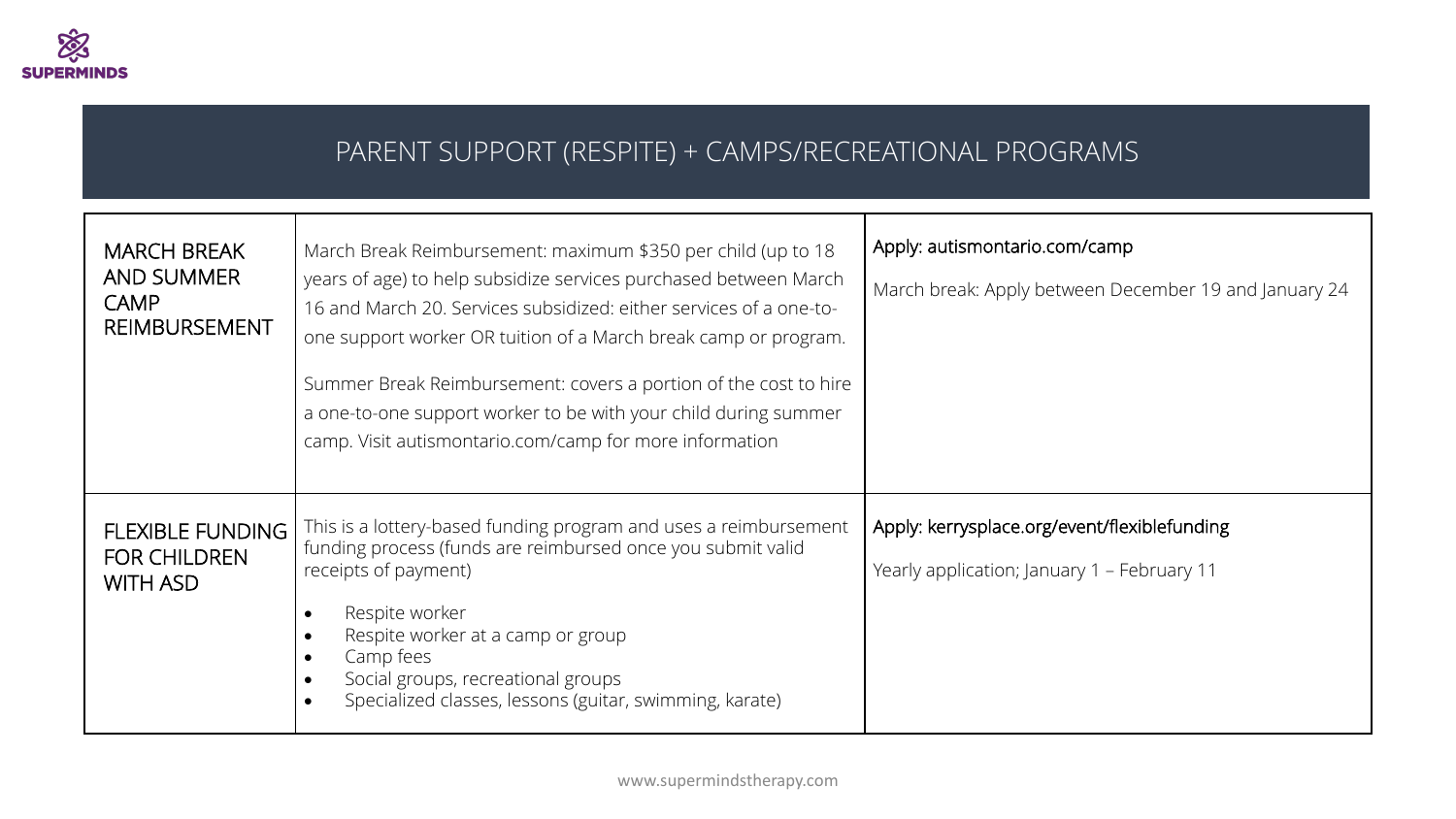

#### ENTERTAINMENT

| <b>TTC SUPPORT</b><br><b>PERSON</b><br><b>ASSISTANCE CARD</b> | Offers fare exemption for ONE person which accompanies an<br>individual with a disability to use public transportation. If multiple<br>people are traveling with the individual with a disability, they will<br>have to pay the fare. | Apply: ttc.ca                                                                                                                    |
|---------------------------------------------------------------|---------------------------------------------------------------------------------------------------------------------------------------------------------------------------------------------------------------------------------------|----------------------------------------------------------------------------------------------------------------------------------|
| <b>ACCESS TO</b><br><b>ENTERTAINMENT</b>                      | Pays or discounts admission for a support worker to join your child<br>in the community for an event (entertainment, cultural, recreational<br>venues)                                                                                | Apply: access2card.ca<br>Cost: \$20 for 3 years, or \$30 for 5 years<br>Visit access2card.ca for a list of participating venues. |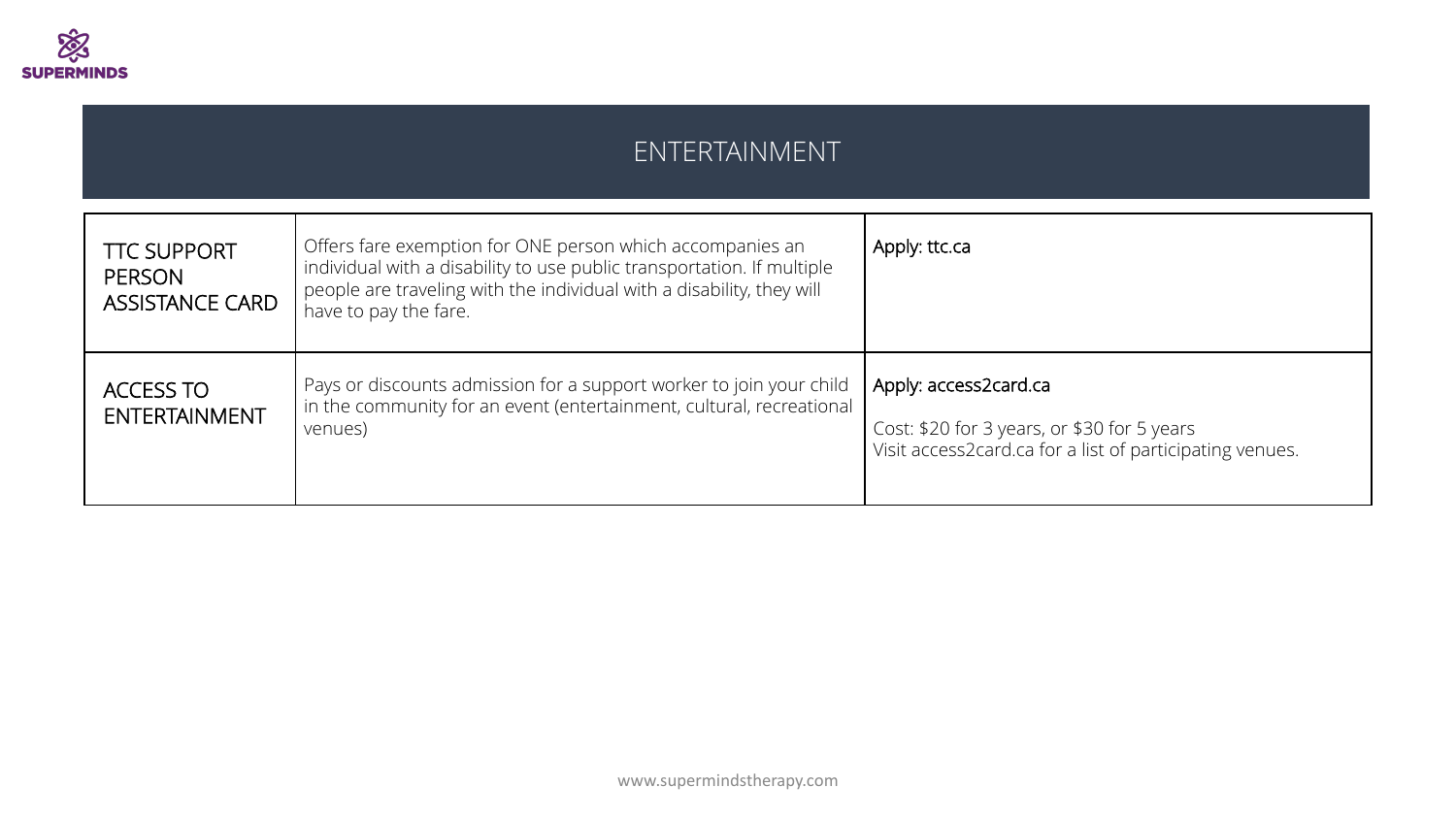

## ASSISTIVE DEVICES

| <b>ASSISTANCE FOR</b><br><b>CHILDREN WITH</b><br><b>SEVERE DISABILITIES</b><br>(ACSD) | Helps families to cover some of the extra costs when carrying for a child with a<br>disability. The amount of funding provided depends on the family's income and<br>size of family.<br>Travel to doctors and hospitals<br>Prescription drugs<br>$\bullet$<br>$\bullet$<br>Special shoes and clothes<br>Dental care<br>$\bullet$<br>$\bullet$<br>Parental relief<br>Eyeglasses<br>$\bullet$<br>$\bullet$<br>Hearing aids<br>Wheelchair repairs<br>$\bullet$<br>Hearing aid batteries<br>Assistive devices<br>$\bullet$ | Apply: children.gov.on.ca |
|---------------------------------------------------------------------------------------|------------------------------------------------------------------------------------------------------------------------------------------------------------------------------------------------------------------------------------------------------------------------------------------------------------------------------------------------------------------------------------------------------------------------------------------------------------------------------------------------------------------------|---------------------------|
| <b>ASSISTIVE DEVICES</b><br>PROGRAM (ADP)                                             | Helps families to cover some costs to pay for personalized assistive devices for<br>their child if their child has a long-term disability.<br>prostheses<br>respiratory equipment<br>$\bullet$<br>wheelchairs<br>braces<br>$\bullet$<br>pressure modification devices for<br>mobility aids and specialized<br>$\bullet$<br>$\bullet$<br>burns and lymphedema<br>seating systems<br>visual and communication aids<br>enteral feeding supplies<br>$\bullet$<br>hearing aids<br>home oxygen therapy.<br>$\bullet$         | Apply: health.gov.on.ca   |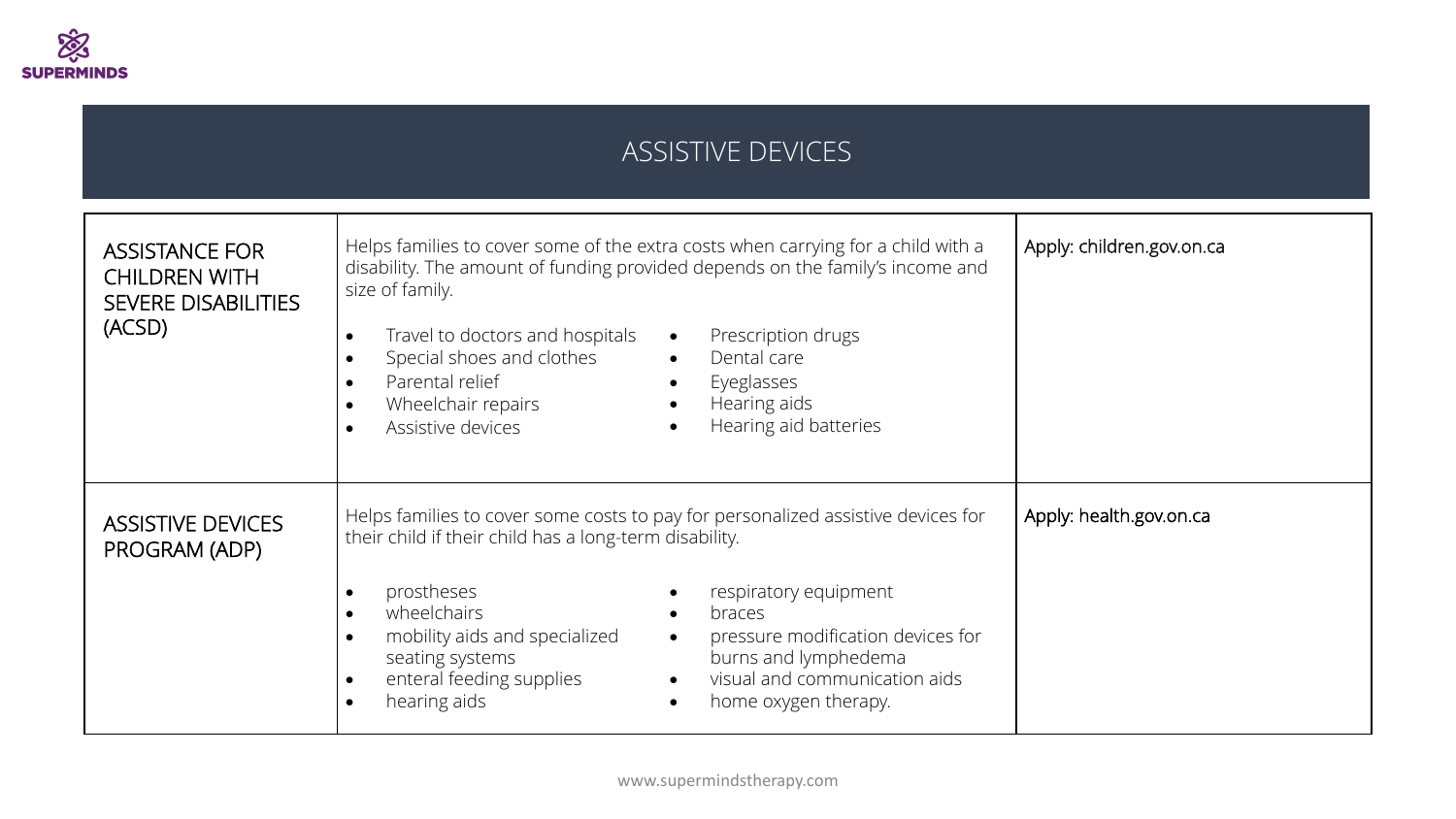

### MEDICATION COVERAGE & EMPLOYMENT SUPPORT

| <b>TRILLIUM DRUG</b><br><b>PROGRAM</b>                         | This program offers medication coverage for Ontario residents who have a valid<br>Ontario health card.<br>If you or your family spend a large part of your earnings on medication, the<br>Trillium Drug Program may be able to help with the costs.                                                                      | Apply: gov.on.ca/health                     |
|----------------------------------------------------------------|--------------------------------------------------------------------------------------------------------------------------------------------------------------------------------------------------------------------------------------------------------------------------------------------------------------------------|---------------------------------------------|
| <b>INCONTINENCE</b><br><b>SUPPLIES GRANT</b><br><b>PROGRAM</b> | This program funding to help with the cost of diapers and other similar supplies<br>for children three to 18 years old. In order to qualify children must have a<br>condition that causes a lack of control over the bladder for six months or longer.<br>A doctor must complete the medical section of the application. | Apply: 1-800-668-6252                       |
| <b>ONTARIO DISABILITY</b><br><b>SUPPORT PROGRAM</b>            | Helps support individuals over 18 with disabilities through Income Support<br>and/or Employment Support.<br>As your child approaches 18 you may want to contact your regional MCSS office<br>to discuss how the program can benefit your child and their eligibility                                                     | Apply:<br>mcss.gov.on.ca/en/mcss/index.aspx |